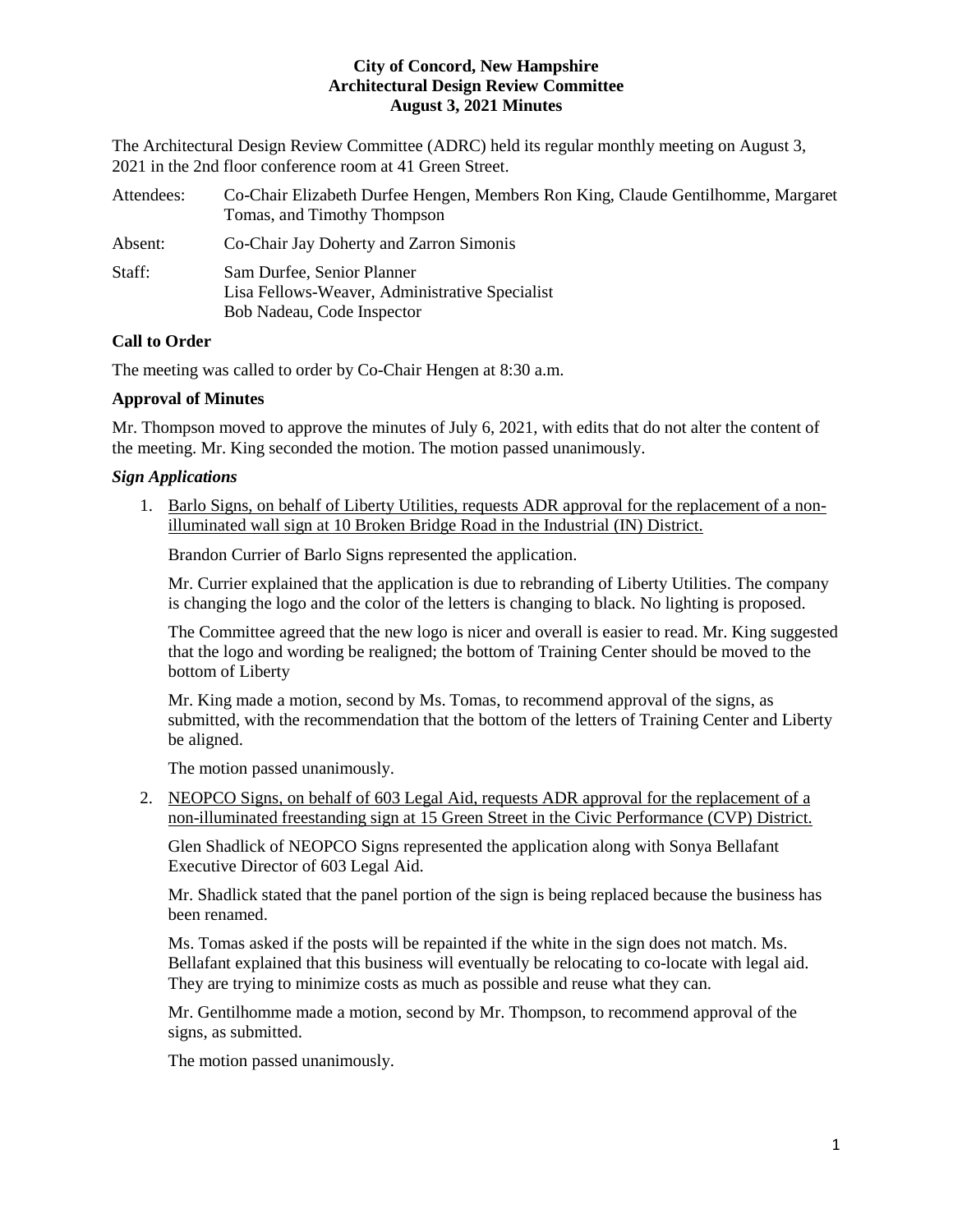3. NEOPCO Signs, on behalf of Carolyn Herrick, requests ADR approval for the installation of a new non-illuminated wall and blade sign at 134 North Main Street in the Central Business Performance (CPB) District.

Glen Shadlick of NEOPCO Signs represented the application along with the owner, Carolyn Herrick.

Mr. Shadlick explained that the blade sign is proposed to be centered above the column. The sign will double sided and non-illuminated. They are proposing a new bracket for the sign.

Mr. Shadlick stated that the wall sign is proposed to be individual letters. He explained that due to the architecture of the building the letters are not able to be moved around; there is a ledge and trim board.

Ms. Hengen suggested that the bracket be placed over the column as opposed to being mounted on the keystone. She added that the entrance would still be distinguished. Mr. Gentilhomme agreed.

The sidewalk clearance was noted. Mr. Shadlick stated that the sidewalk height requirements will be met. He added that he may have to increase the size of the sign some due to ledge.

Mr. Gentilhomme made a motion, second by Ms. Tomas, to recommend approval of the signs, as submitted, with the strong recommendation of placing the bracket for hanging the sign over one of the columns flanking the entrance to avoid a break in the arch.

The motion passed unanimously.

4. Advantage Signs, on behalf of Eames Insurance Services, requests ADR approval for the replacement of a freestanding sign at 78 Airport Road in the Industrial (IN) District.

Josh Messenger of Advantage Signs represented the application.

Mr. Messenger stated that this sign is a rebrand to add Remax for the real estate business. He explained that this sign is comparable to the existing size and is a sandblasted sign.

A discussion was held regarding the line of text under Remax stating "Driven by Eames Realty Service". Members felt that the text should be centered with the text above versus being centered within the sign. Mr. Messenger stated that the client preferred that this line of text be centered on the sign. Members also agreed that the line of text is not relative to the text above it and that the rest of the text is off-centered by the balloon. Mr. Thompson stated that this text will not be read by drivers of passing vehicles. Ms. Hengen suggested that the third line of text in the Remax portion of the sign be removed as it will be difficult to be seen.

Mr. Gentilhomme made a motion, second by Mr. Thompson, to recommend approval of the freestanding sign, as submitted, with the strong recommendation to remove the third line of text on the Remax sign. If the line is not removed, the Committee would prefer that the third line of text be centered with the text above and "Drive by" removed.

The motion passed unanimously.

5. Sharon Say requests ADR approval for the installation of a new non-illuminated wall sign at 322 Village Street in the Central Business Performance (CPB) District.

No one was present to represent the application.

Mr. Durfee provided an overview of the application explaining that the proposal is to replace a wall sign.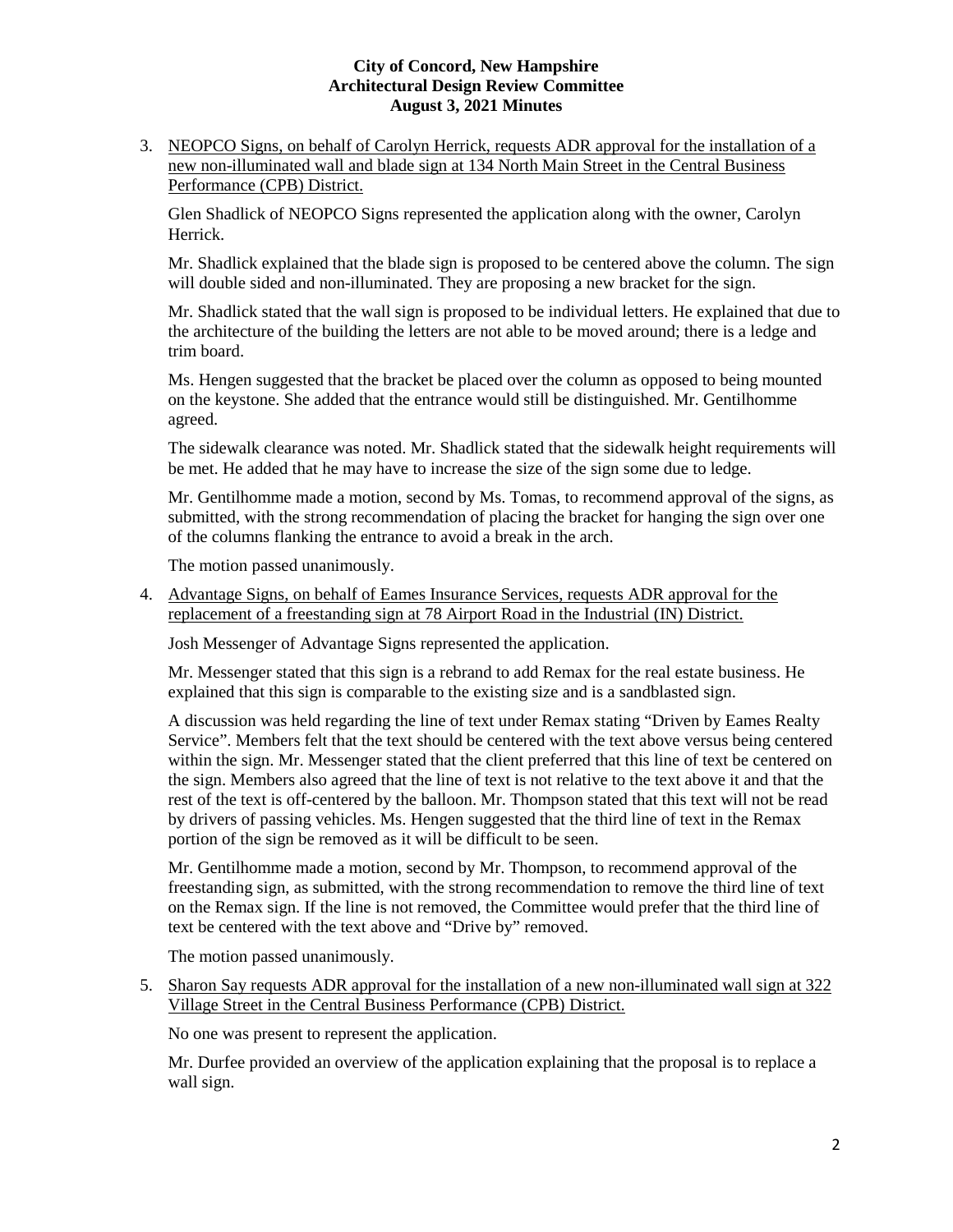Ms. Hengen stated that the replacement matches the existing sign better. Mr. Thompson stated that he is not a fan of the proposed font size; however, the sign is more pedestrian oriented.

Mr. Thompson made a motion, second by Mr. King, to recommend approval of the sign, as submitted.

The motion passed unanimously.

### *Major Site Plan Applications*

1. TFMoran, on behalf of Interchange Development, requests Major Site Plan approval for a new fast food restaurant with drive through, parking, and associated site improvements at 1 Whitney Road in the Gateway Performance (GWP) District.

Jason Hill of TF Moran represented the application along with Laurie Rauseo of Interchange Development and Larry Wiley of Wendco of Concord.

Mr. Hill stated that the proposal is for a 2,100 sq. ft. Wendy's restaurant and is the beginning of the second phase of the Whitney Road development. He gave an overview of the site which includes an approved supermarket and NH State Liquor Store with a roundabout. The one-acre site is being leased by Wendy's. He stated that the restaurant will have double drive through lanes and a patio with outdoor seating. He reviewed the traffic patterns noting the loading area and truck parking. He mentioned that there is a cross walk in the rear of the building which will lead to a future business.

A discussion was held regarding the vegetation around the patio area and overall landscaping plan. Mr. Hill replied that he believes that the proposed vegetation around the patio is adequate. Mr. King suggested that more shrubs be added throughout the parking area towards the rear of the site. Mr. Gentilhomme suggested removing plantings and add a continuous line of different types of shrubs. Ms. Fenstermacher noted the landscaping requirements for trees is a maximum of 50 ft apart along the entire perimeter. Ms. Tomas stated that the plan appears to be shrub heavy and she recommended changing out some shrubs for trees. Overall, members felt that the more trees the better.

Ms. Rauseo stated that they are working on the overall signage of the entire site. She stated that there will be one common sign proposed for all of the tenants. She stated that they are working to minimize the amount of signage throughout the site. She added that they will go back to look at the plantings.

Ms. Tomas asked about the proposed lighting. Mr. Hill stated that they intend to use the same fixtures throughout site. All lighting will conform to night sky requirements.

Mr. Thompson asked about the delivery route and truck sizes. Mr. Hill replied that the route is designed for WD-50. Ms. Roseau added that the trucks are not able to make the U-Turn and the route is designed for the trucks to drive through the interior of the site along the loop road.

Ms. Hengen asked about the proposed architecture of the building. Mr. Hill stated that the building has been designed with elements to be in conjunction with the liquor store and supermarket such as timber styles, niche materials with knot wood finishes, and aluminum; there is no EIFC proposed.

Ms. Tomas suggested changing the design as it appears busy with everything being horizontal. She added that the elevations provided need to be updated.